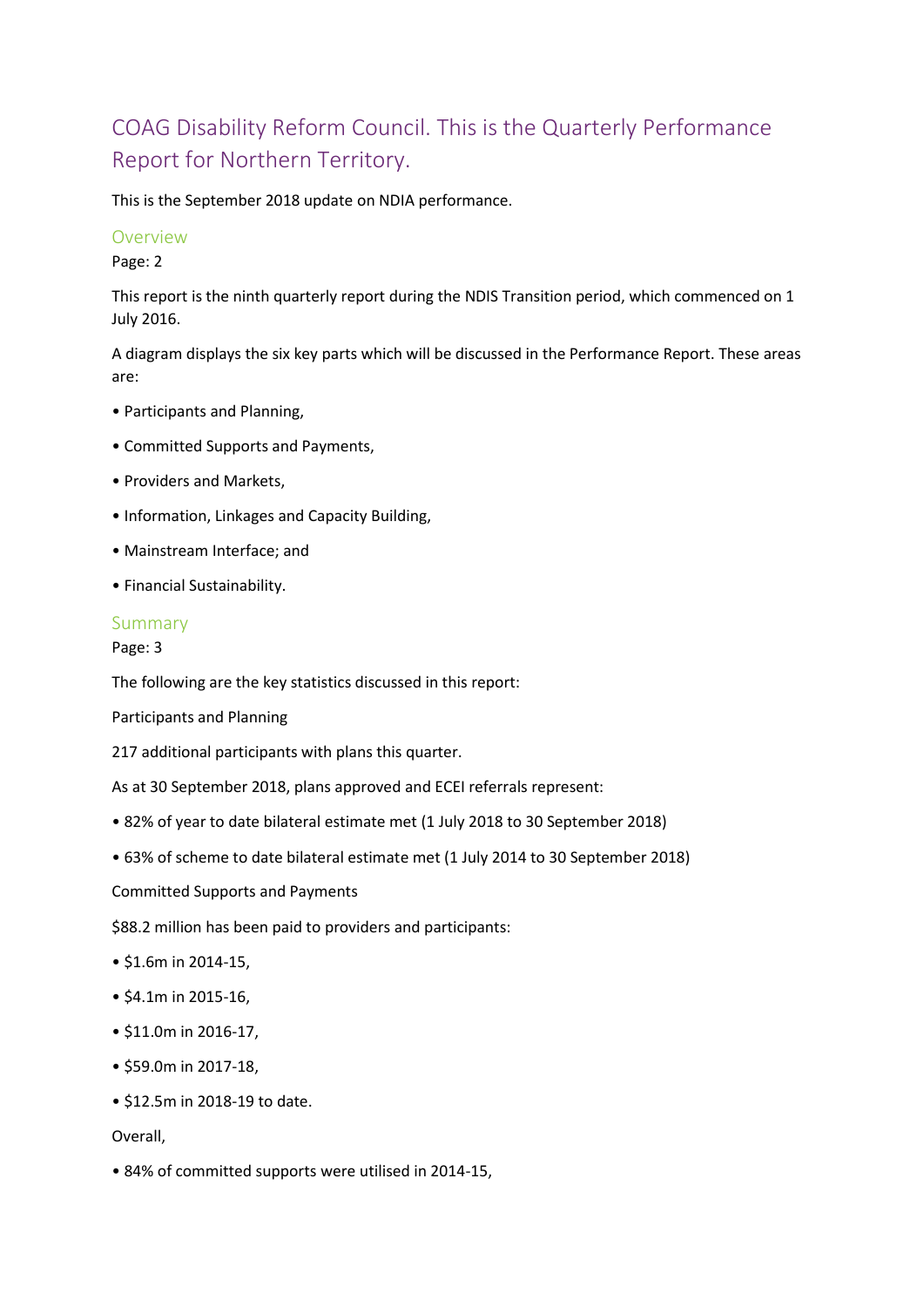- 73% in 2015-16,
- 56% in 2016-17,
- 60% in 2017-18.

The 2017-18 and 2018-19 experience is still emerging.

Lower utilisation in 2016-17 and 2017-18 is predominantly driven by the large number of participants who received their first plan in these years. Participants utilise less of their first plan compared with their second and subsequent plans, as it takes time to familiarise with the NDIS and decide which supports to use.

Providers and Markets

669 approved providers, an 11% increase for the quarter.

16% of approved providers were active in Northern Territory at 30 September 2018, and 84% were yet to have evidence of activity.

19% of service providers are individuals/sole traders.

Mainstream Interface

94% of active participants with a plan approved in 2018-19 Q1 access mainstream services.

## PART 1: Participants and Planning

Page: 4

As the transition phase to full scheme continues, the NDIS in Northern Territory continues to grow with 217 additional participants with approved plans this quarter.

#### Summary

Page: 5

The NDIS is transitioning to full-scheme according to phasing schedules bilaterally agreed by State/Territory and Commonwealth governments.

The following are the key statistics on Participants and Planning:

391 access decisions in 2018-19 Q1 (including both access met and access not met)

217 initial plans approved in 2017-18 Q4

508 children with a confirmed ECEI gateway referral in 2018-19 Q1

82% of year to date bilateral estimate met (1 July 2018 to 30 September 2018)

60% of transition to date bilateral estimate met (1 July 2016 to 30 September 2018)

63% of scheme to date bilateral estimate met (1 July 2014 to 30 September 2018)

#### Quarterly Intake

Page: 6

There are three charts. The first chart displays the number of participants with access met (Eligible) by Participant Entry point. The second chart displays the number of participants with approved plans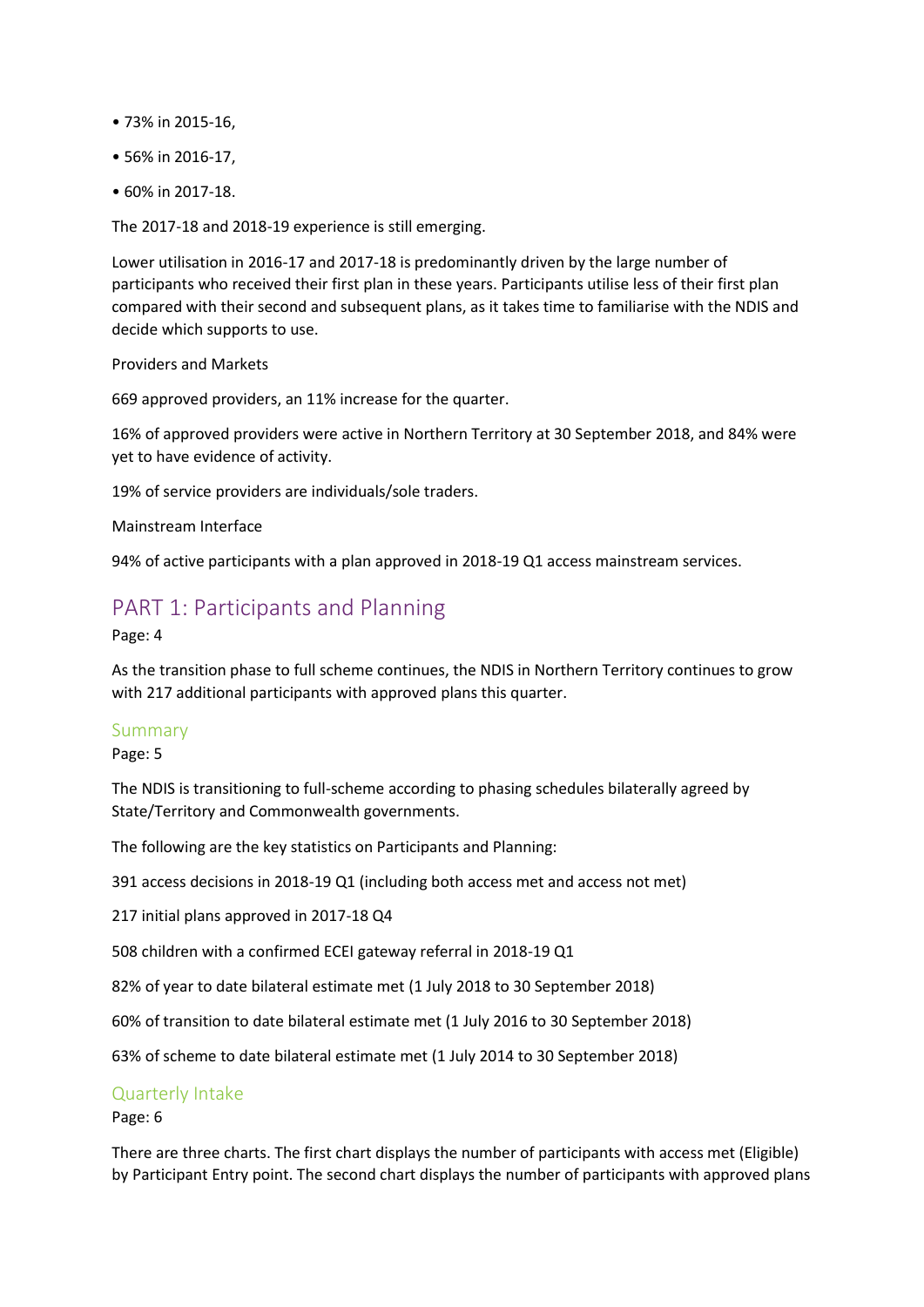by Participant Entry Point. The third chart displays the number of participants with approved plans by Participant Pathway Type.

#### 2018-19 Q1

Of the 283 participants deemed 'eligible' this quarter 60% entered from an existing State/Territory program.

Of the 217 plan approvals this quarter, 75% had transitioned from an existing State/Territory program and 96% entered with a permanent disability.

The diagram displays the following key statistics on quarterly intake:

391 access decisions

283 access met

217 plan approvals

508 ECEI

#### Quarterly Intake Detail

Page: 7

A chart displays the change in plan approvals between the current and previous quarter.

Plan approvals as at 30 September 2018

Plan approval numbers have increased from 843 at the end of 2017-18 Q4 to 1,060 by the end of 2018-19 Q1, an increase of 217 approvals.

During the quarter, the ECEI gateway was made available to children in NT for the first time. As at 30 September 2018 there were 508 children with a confirmed ECEI referral bringing the total number to 1,568.

Overall, 31 participants with approved plans have exited the Scheme.

In the quarter of 2018-19 Q1 there were 245 plan reviews. This figure relates to all participants who have entered the scheme.

## Cumulative Position

Page: 8

There are two charts. The first chart displays the comparison between the cumulative plan approvals and the bilateral estimate per quarter. The second chart displays the number of plan approvals by participant referral pathway.

Plan approvals as at 30 Sep 2018

As at the end of 2018-19 Q1, the cumulative total number of participants receiving support was 1,568 (including 508 children supported through the ECEI gateway). Of these, 726 transitioned from an existing State/Territory program and 61 transitioned from an existing Commonwealth program.

Overall, since 1 July 2014, there have been 1,938 people with access decisions.

Cumulative position reporting is inclusive of trial participants for the reported period and represents participants who have or have had an approved plan.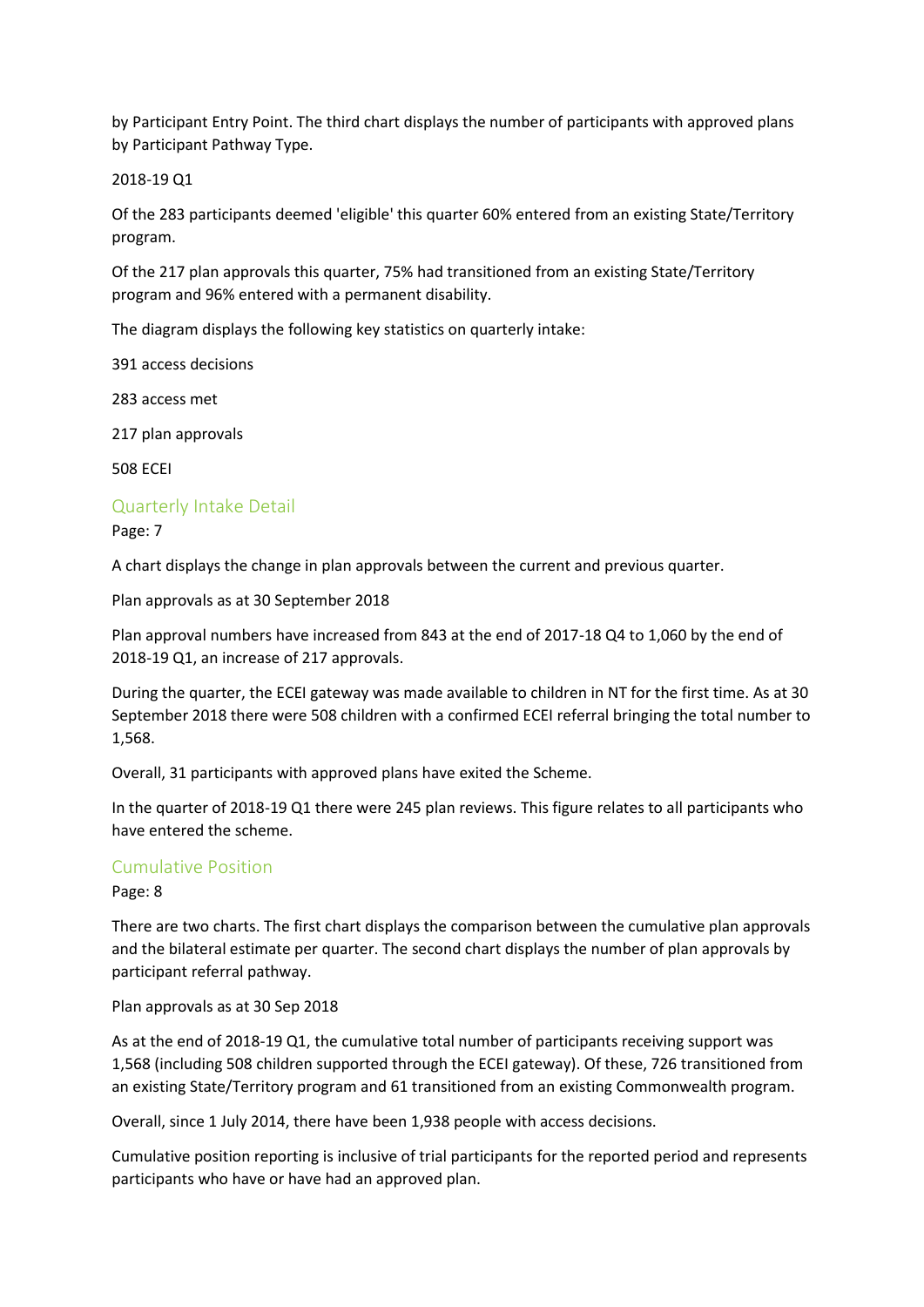The following are the key statistics on the cumulative position:

82% of year to date bilateral estimate met (1 July 2018 to 30 September 2018)

60% of transition to date bilateral estimate met (1 July 2016 to 30 September 2018)

63% of scheme to date bilateral estimate met (1 July 2014 to 30 September 2018)

1,060 plan approvals to date; 1,568 including ECEI confirmed

## Participant Profiles by Age Group

#### Page: 9

There are two charts. The first chart displays the number of participants with an approved plan by age group for the current quarter. The second chart displays the percentage of participants with an approved plan by the participant's age group. This chart compares the current quarter against all prior quarters.

Demographic profile of active participants with a plan approved in 2018-19 Q1, compared with plan approvals as at 30 June 2018, by age group.

Around 17% of participants entering in this quarter are aged 7 to 14 years. This compares with 14% in prior quarters.

Note: The age eligibility requirements for the NDIS are based on the age as at the access request date. Participants with their initial plan approved aged 65+ have turned 65 since their access request was received.

## Participant Profiles by Disability Group

Page: 10

There are two charts. The first chart displays the number of participants with an approved plan by disability group for the current quarter. The second chart displays the percentage of participants with an approved plan by the participant's disability group. This chart compares the current quarter against all prior quarters.

Demographic profile of active participants with a plan approved in 2018-19 Q1, compared with plan approvals as at 30 June 2018, by disability group.

28% of participants entering in 2018-19 Q1 have a primary disability group of Intellectual Disability and 20% have a primary disability group of Autism.

Note 1: Of the 60 active participants identified as having an intellectual disability, 17 (28%), have Down syndrome.

Note 2: Since 2017-18 Q1 Developmental Delay and Global Developmental Delay have been reported separately to the Intellectual Disability group.

## Participant Profiles by Level of Function

Page: 11

A chart displays the percentage of participants with an approved plan by the participant's level of function. This chart compares the current quarter against all prior quarters.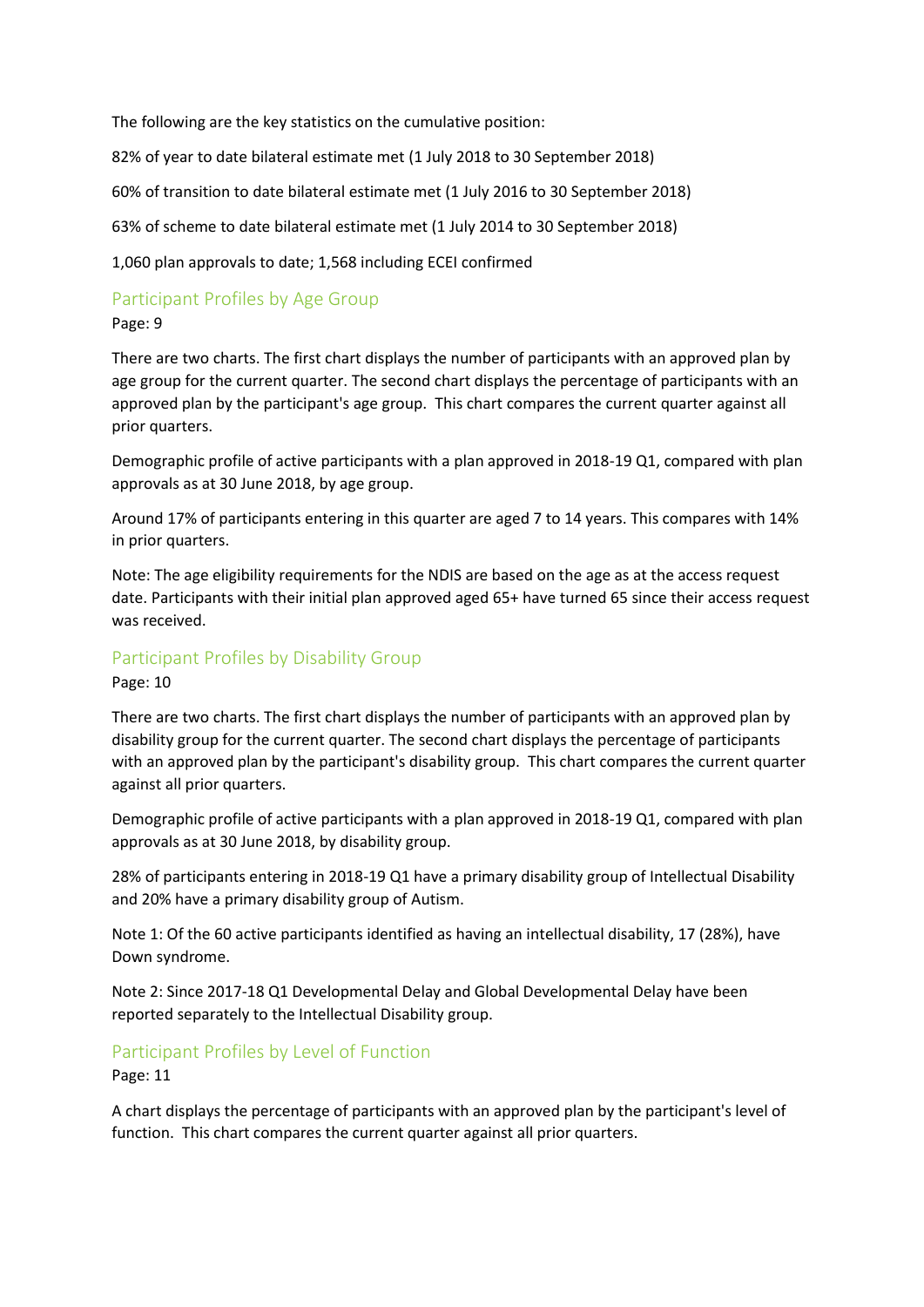Demographic profile of active participants with a plan approved in 2018-19 Q1, compared with plan approvals as at 30 June 2018, by level of function.

For participants with a plan approval in the current quarter:

- 16% of active participants had a relatively high level of function
- 50% of active participants had a relatively moderate level of function
- 34% had a relatively low level of function

These relativities are within the NDIS participant population, and not comparable to the general population.

#### Participant Profiles by Gender

Page: 12

The figure on the right displays the amount and percentage of participants with an approved plan per the participant's gender group. This figure compares the current quarter against all prior quarters.

Demographic profile of active participants with a plan approved in 2018-19 Q1, compared with plan approvals as at 30 June 2018, by gender.

The majority of participants are males.

#### Participant Profiles

#### Page: 13

There are three charts. The first chart displays the percentage of participants with an approved plan by the participant's Aboriginal & Torres-Strait Islander status. The second chart displays the percentage of participants with an approved plan by the participant's Young people in residential aged care status. The third chart displays the percentage of participants with an approved plan by the participant's Culturally and Linguistically Diverse status. All three charts compare the current quarter against all prior quarters.

Demographic profile of active participants with a plan approved in 2018-19 Q1, compared with plan approvals as at 30 June 2018.

Of the participants with a plan approved in 2018-19 Q1:

- 35.5% were Aboriginal or Torres Strait Islander, compared with 77.5% for prior periods.
- 3.2% were young people in residential aged care, compared with 1.6% for prior periods.
- 24.0% were culturally and linguistically diverse, compared with 37.7% for prior periods.

The following are the key statistics for the current quarter on Aboriginal & Torres-Strait Islander status.

77 Aboriginal and Torres Strait Islander

137 Not Aboriginal and Torres Strait Islander

3 Not Stated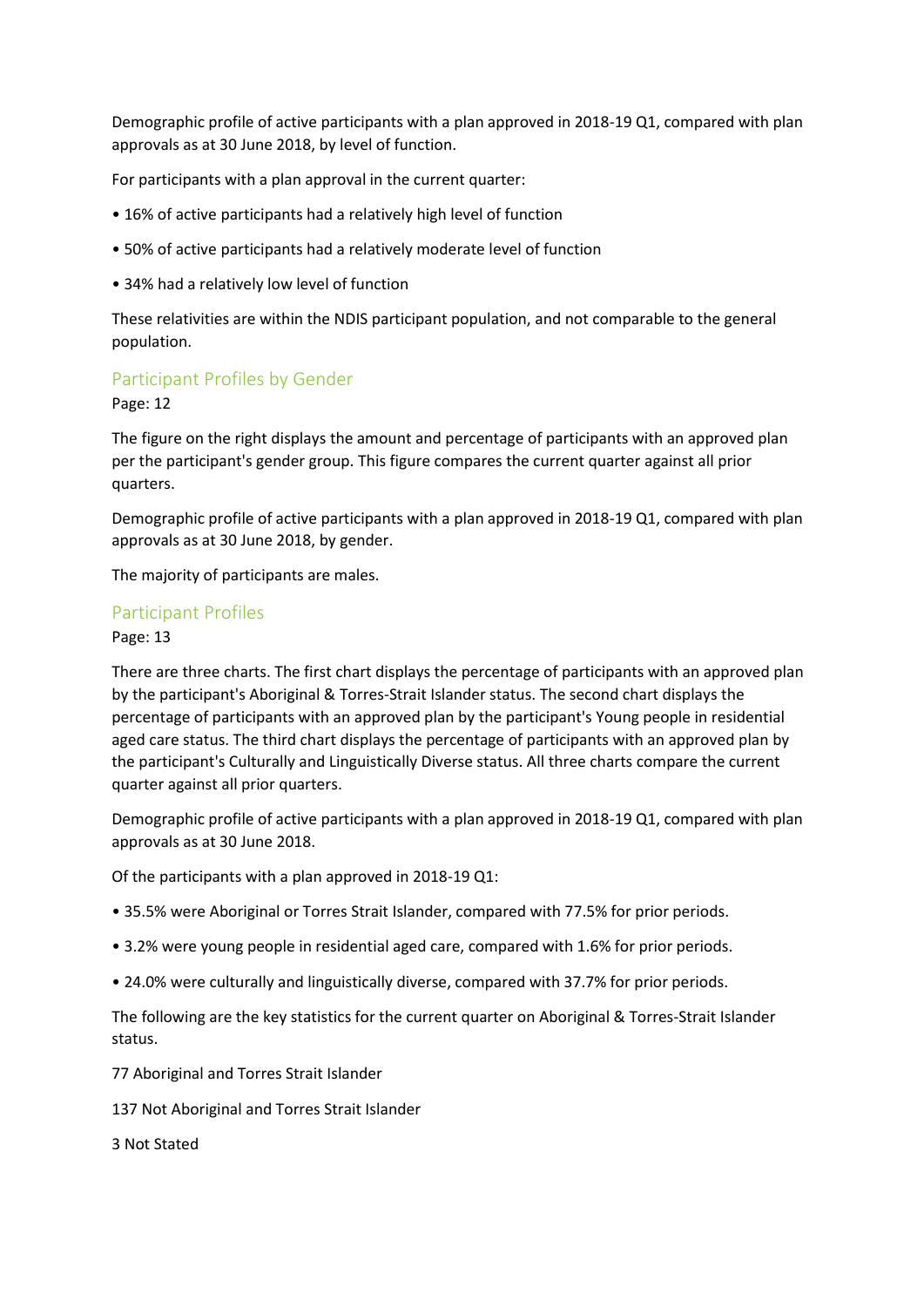The following are the key statistics for the current quarter on Young people in residential aged care status.

7 Young people in residential aged care

210 Young people not in residential aged care

The following are the key statistics for the current quarter on Culturally and Linguistically Diverse status.

52 Culturally and linguistically diverse

165 Not culturally and linguistically diverse

0 Not stated

Plan Management Support Coordination

Page: 14

Two charts display the proportion of support coordination and plan management for participants. These charts compare the current quarter against all prior quarters.

The proportion of participants who are fully or partly self-managing their plan was higher in 2018-19 Q1 (12%) compared with prior quarters of transition (4%). The proportion of participants whose plan was partly agency managed and partly plan managed was higher in 2018-19 Q1 (20%) compared with prior quarters of transition (17%).

87% of participants who have had a plan approved in 2018-19 Q1 have support coordination in their plan, compared with 97% in prior quarters during transition.

#### Plan Activation

Page: 15

Two charts display the proportion of the duration to activate plans. These charts compare plans approved in 2017-18 Q3, against plans approved in prior quarters.

Plan activation refers to the amount of time between plan approval and the commencement of the participant receiving support.

The percentage of plans activated within 90 days of approval were:

- 69% of plans approved in prior quarters
- 72% of plans approved in 2017-18 Q3.

Plan activation can only be approximated using data on payments. As there is a lag between when support is provided and payments made, these statistics are likely to be conservative. That is, it is likely that plan activation is faster than presented. Further, in-kind supports have been excluded from the calculation, which further contributes to the conservative figures.

Note: Plans approved after the end of 2017-18 Q3 have been excluded from the charts. They are relatively new and it is too early to examine their durations to activation.

#### Participant Outcomes

Page: 16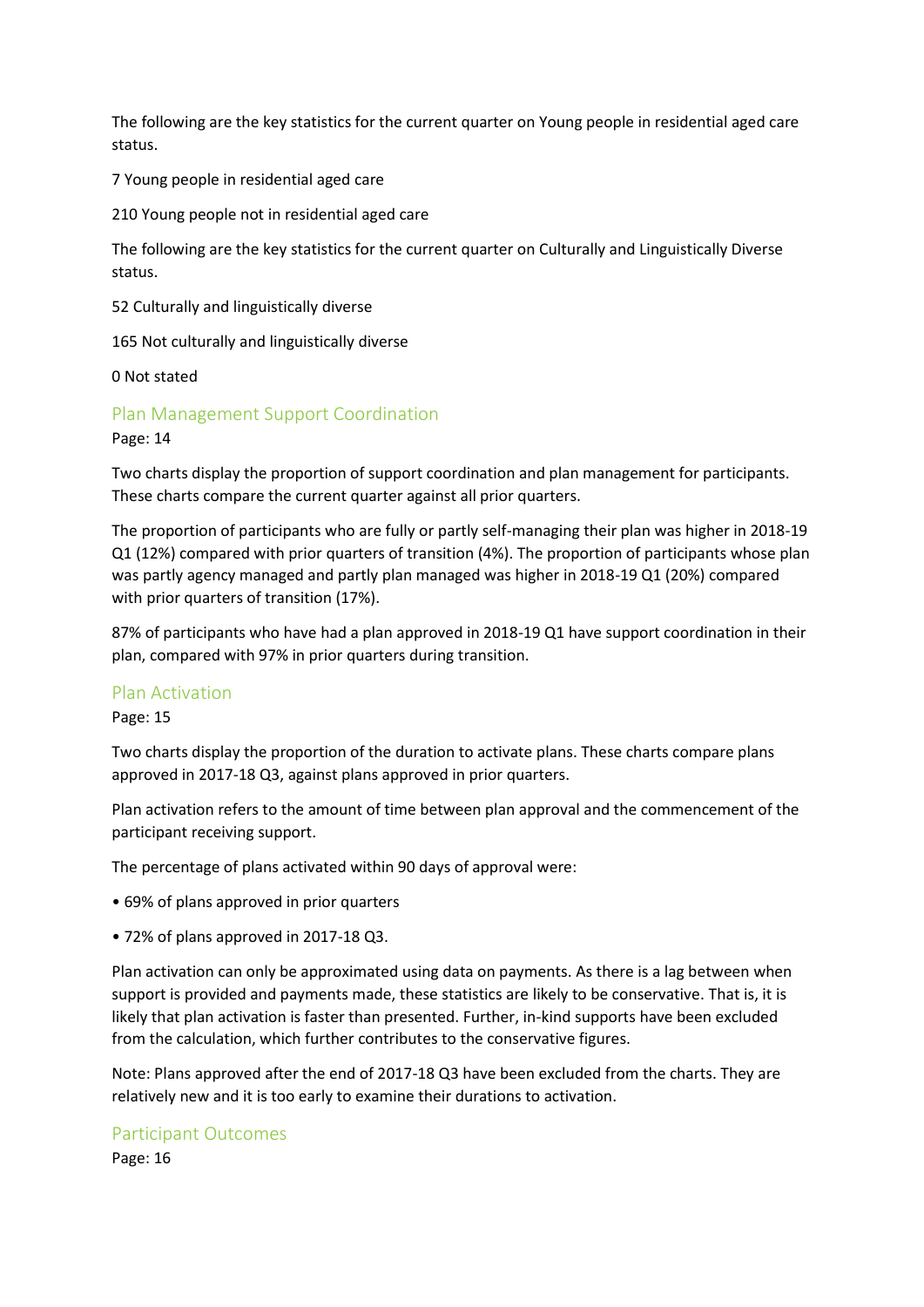A chart displays selected key baseline indicators for participants.

Information was collected from 99% of participants who have received their initial plan since 1 July 2016 (baseline outcome measures).

• 63% of participants aged 0 to before school are able to make friends outside of family/carers, compared to 61% of participants from school age to 14

• 71% of participants aged 0 to before school are engaged in age appropriate community, cultural or religious activities, compared to 31% - 53% for other age groups

• 49% of participants from school age to 14 attend school in a mainstream class, compared to 20% of participants aged 15 to 24

• 11% of participants aged 25 and over have a paid job, compared to 10% of participants aged 15 to 24

• 41% of participants aged 25 and over choose what they do every day, compared to 23% of participants aged 15 to 24

## Family/Carers Outcomes

Page: 17

A chart displays selected key baseline indicators for family and carers of participants.

The percentage of participants' family/carers:

- working in a paid job was highest for participants aged 15 to 24 (55%)
- able to advocate for their child/family member was highest for participants aged 15 to 24 (61%)

• who have friends and family they can see as often as they like was similar for each age category (47-48%)

• who feel in control selecting services was highest for participants aged 15 to 24 (31%)

• who support/plan for their family member through life stage transitions was highest for participants aged 0 to 14 (70%)

## Has the NDIS helped? Participants

Page: 18

A chart displays the responses from participants to the question: 'Has the NDIS helped?' split into age categories and life domains.

Perceptions of whether the NDIS has helped.

Participants who entered the Scheme between 1 October 2016 and 30 September 2017 and had a plan review approximately one year later were asked questions about whether the NDIS had helped them.

The percentage responding 'Yes' was highest for the domain of Daily Living for each age group with sufficient data to report.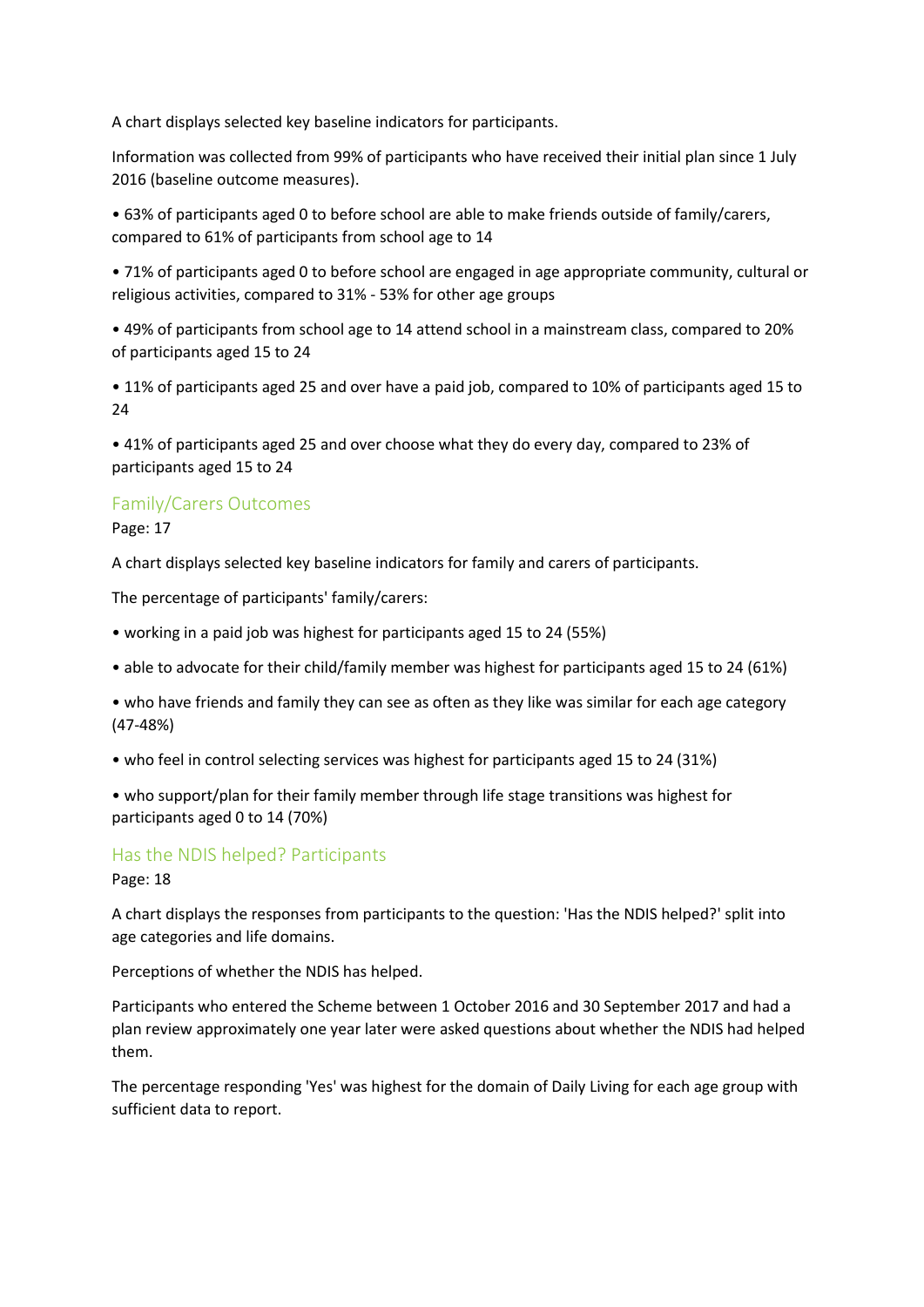The national report includes data on participants who entered the Scheme in 2016-17 Q1 and were asked questions about whether the NDIS had helped them at the end of their second year of the Scheme (as well as at the end of their first year in the Scheme). This gives an indication of the effect of the NDIS on participants over a longer period of time. As only one quarter of data is available, results by State/Territory are not yet available.

### Has the NDIS helped? Family/Carers

Page: 19

A chart displays the responses from family/carers of participants to the question: 'Has the NDIS helped?' split into age categories and life domains.

Perceptions of whether the NDIS has helped.

Families and carers of participants who entered the Scheme between 1 October 2016 and 30 September 2017 and had a plan review approximately one year later were asked questions about whether the NDIS had helped them.

The NDIS has helped families and carers of participants most to access services, programs and activities and with life stage transitions.

Note: There was insufficient data for participants aged 15 and over.

#### Participant Satisfaction

Page: 20

There is insufficient data to present information on participant satisfaction in NT.

A new participant satisfaction survey has been developed. Going forward it will better record the experience of NDIS participants, and their families and carers, at different stages of the participant pathway.

## PART 2: Committed Supports and Payments

Page: 21

Both committed and paid supports to participants are increasing in line with the growing scheme.

Overall, \$1.6m has been paid to providers and participants for supports provided in 2014-15, \$4.1m in 2015-16, \$11.0m in 2016-17, \$59.0m in 2017-18 to date and \$12.5m in 2018-19 Q1.

#### Summary

Page: 22

This section presents information on the amount committed in plans and payments to service providers and participants.

The following are the key statistics on Committed Supports and Payments:

\$126.1 million of committed supports in respect of prior financial years including trial

\$35.6 million of supports in respect OF 2018-19 Q1

\$1.6M has been paid to providers and participants for supports provided in 2014-15, \$4.1m in 2015- 16, \$11.0m in 2016-17, \$59.0m in 2017-18 and \$12.5m in 2018-19 Q1.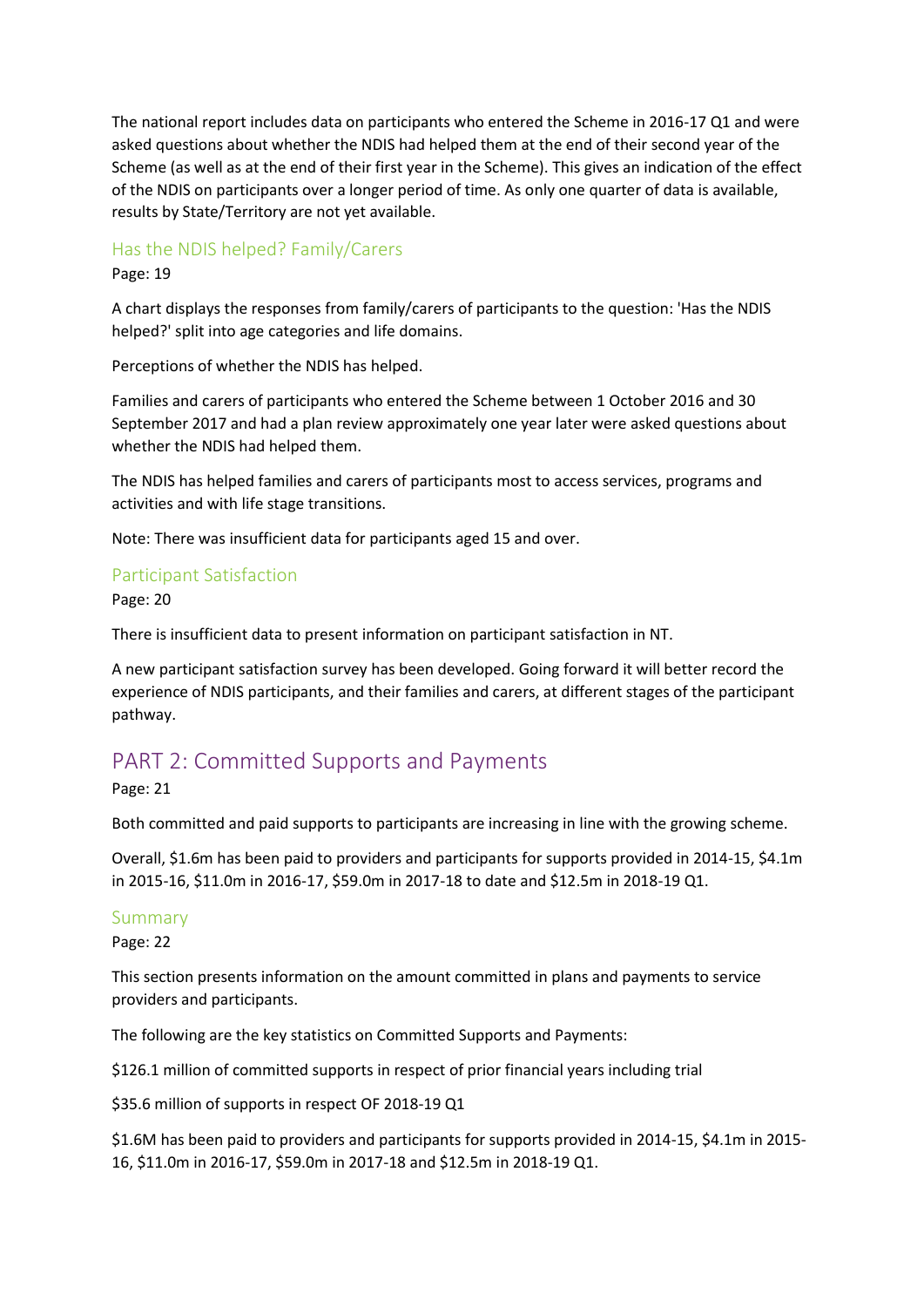Overall, 84% of committed supports were utilised in 2014-15, 73% in 2015-16, 56% in 2016-17 and 60% in 2017-18.

The 2017-18 and 2018-19 experience is still emerging.

# Committed Supports and Payments

Page: 23

A table and a graph show the comparison between the total committed supports and paid support for each year since scheme inception.

Committed supports by year that the support is expected to be provided, compared with committed supports that have been used (paid).

Of the \$161.7 million that has been committed in participant plans, \$88.2 million has been paid to date.

In particular, for supports provided in:

2014-15: \$1.6m has been paid

2015-16: \$4.1m has been paid

2016-17: \$11.0m has been paid

2017-18: \$59.0m has been paid

2018-19 Q1: \$12.5m has been paid

### Committed Supports by Cost Band

Page: 24

Two charts (including and excluding SSA) show the comparison of the distribution of average annualised committed supports by cost band for the current and previous quarter.

As at September 2018 the average annualised committed supports are consistent with prior quarters when participants with shared supported accommodation (SSA) supports are included.

This is also the case when SSA is excluded.

## Committed Supports by Age Band

Page: 25

A graph shows the comparison between the average annualised committed supports by age band for the current and previous quarter.

The average annualised committed supports increase steeply to age 19 and then decrease steadily at older ages.

Note: Average annualised committed supports are not shown if there are insufficient data in the group

#### Committed Supports by Disability Group

Page: 26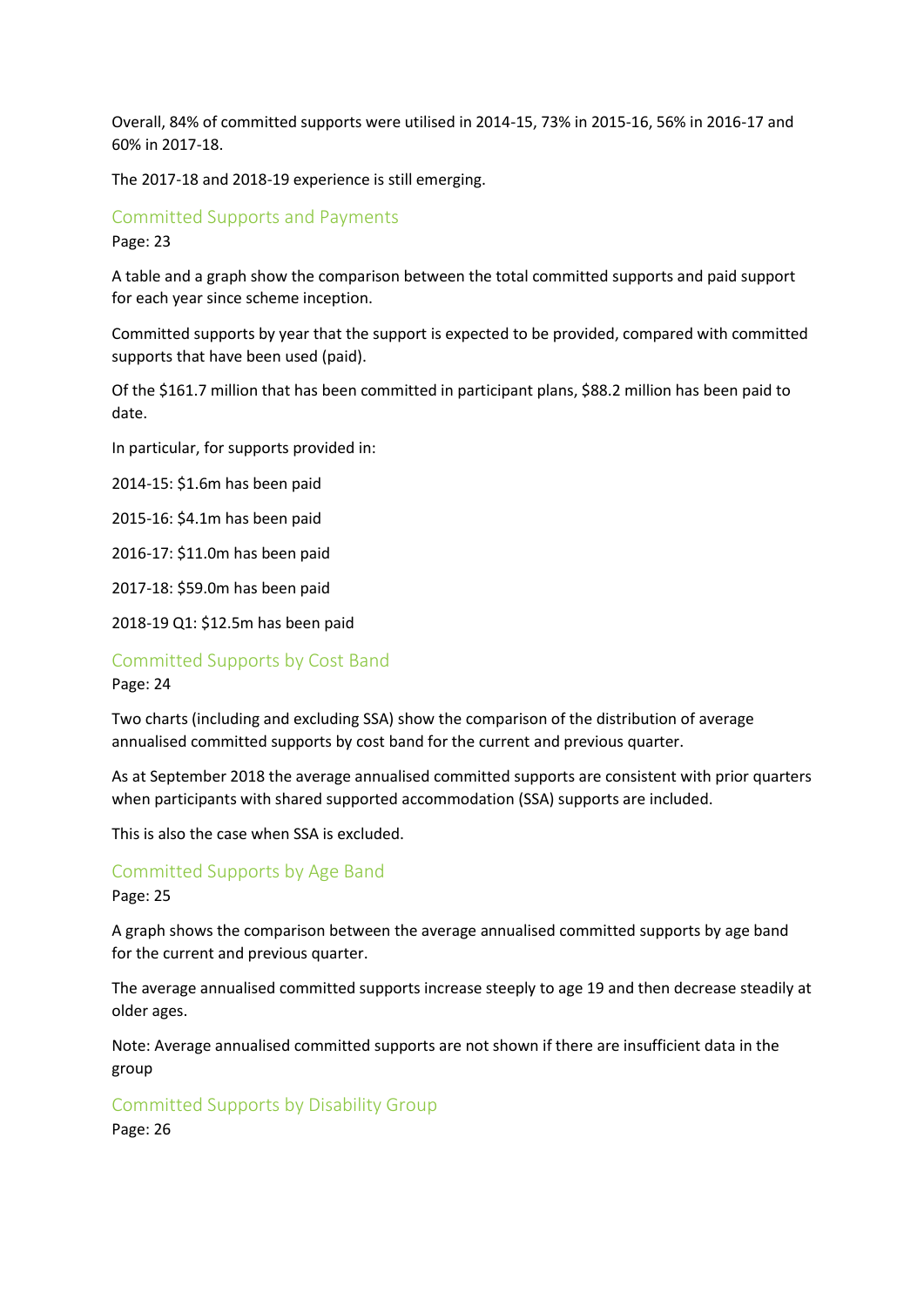A graph shows the comparison between the average annualised committed supports by primary disability group for the current and previous quarter.

Participants with Cerebral Palsy, Acquired Brain Injury and Stroke have the highest average annualised committed supports.

Note: Average annualised committed supports are not shown if there are insufficient data in the group.

## Committed Supports by Level of Function

Page: 27

A graph shows the comparison between the average annualised committed supports by level of function for the current and previous quarter.

The average annualised committed supports generally increase for participants with lower levels of function.

Note 1: Average annualised committed supports are not shown if there are insufficient data in the group.

Note 2: High, medium and low function is relative within the NDIS population and not comparable to the general population.

## Utilisation of Committed Supports

Page: 28

A graph shows the comparison between the utilisation of committed supports by the year that the support was expected to be provided.

Utilisation of committed supports by year that the support was expected to be provided as at 30 June 2018, compared with 30 September 2018.

As there is a lag between when support is provided and when it is paid, the utilisation in 2017-18 and 2018-19 will increase.

Lower utilisation in 2016-17 and 2017-18 is predominantly driven by the large number of participants who received their first plan in these years. Participants utilise less of their first plan compared with their second and subsequent plans, as it takes time to familiarise with the NDIS and decide which supports to use.

The utilisation of committed supports in 2017-18 will increase further as there is a lag between when support is provided and when it is paid. The experience for 2018-19 is also still emerging.

## PART 3: Providers and Markets

Page: 29

The scale and extent of the market continues to grow, with an 11% increase in the number of providers during the quarter to 669.

16% of approved providers were active in Northern Territory at 30 September 2018, and 84% were yet to have evidence of activity.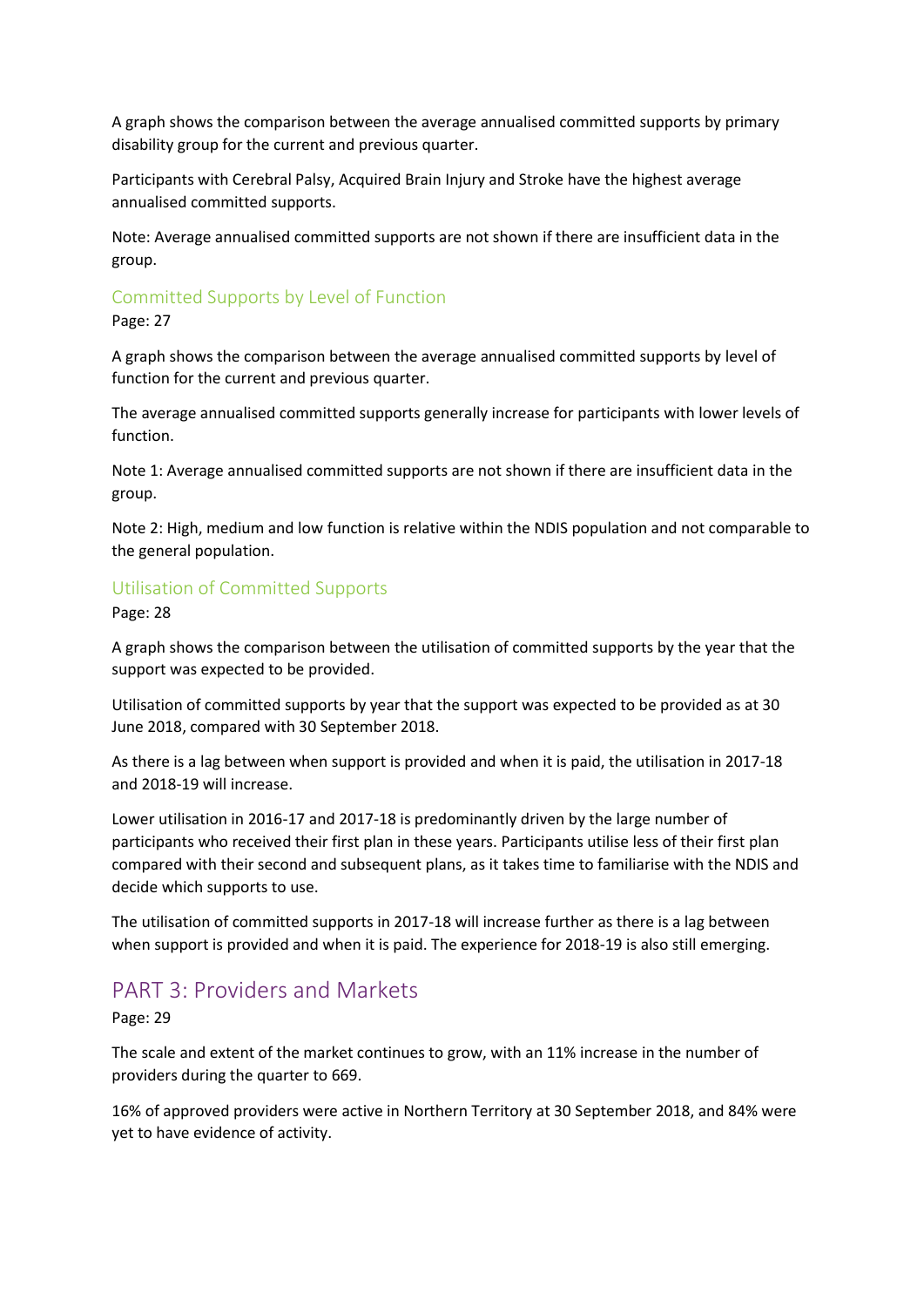#### Summary

Page: 30

This section contains information on registered service providers and the market, with key provider and market indicators presented.

Provider registration

•To provide supports to NDIS participants, a service provider is required to register and be approved by the NDIA.

•Providers register with the NDIA by submitting a registration request, indicating the types of support (registration groups) they are accredited to provide.

How providers interact with participants

•NDIS participants have the flexibility to choose the providers who support them.

•Providers are paid for disability supports and services provided to the participants.

The following are the key statistics:

669 approved providers, 16% of which were active in Northern Territory at 30 September 2018

19% of service providers are individuals/sole traders

Innovative community participation has the highest number of approved service providers, followed by communication and information equipment and assistance products for personal care and safety

#### Providers over time

Page: 31

A chart displays the cumulative number of approved service providers since June 2016 by the type of provider, individual/sole trader or company/organization.

As at 30 September 2018, there were 669 registered service providers, of which 124 were individual/sole trader operated businesses and 545 were companies or organisations.

19% of approved service providers are individuals/sole traders.

The number of approved service providers increased by 11% from 602 to 669 in the quarter.

Proportion of Active Providers

Page: 32

Change in the activity status of providers.

As at 30 September 2018, 16% of providers were active and 84% were yet to have evidence of activity. Of all providers, 54 began delivering new supports in the quarter.

#### Approved Registration groups

Page: 33

A chart displays the approved providers by the changes in registration group and percentage over the quarter.

The number of approved providers has increased for most registration groups over the quarter.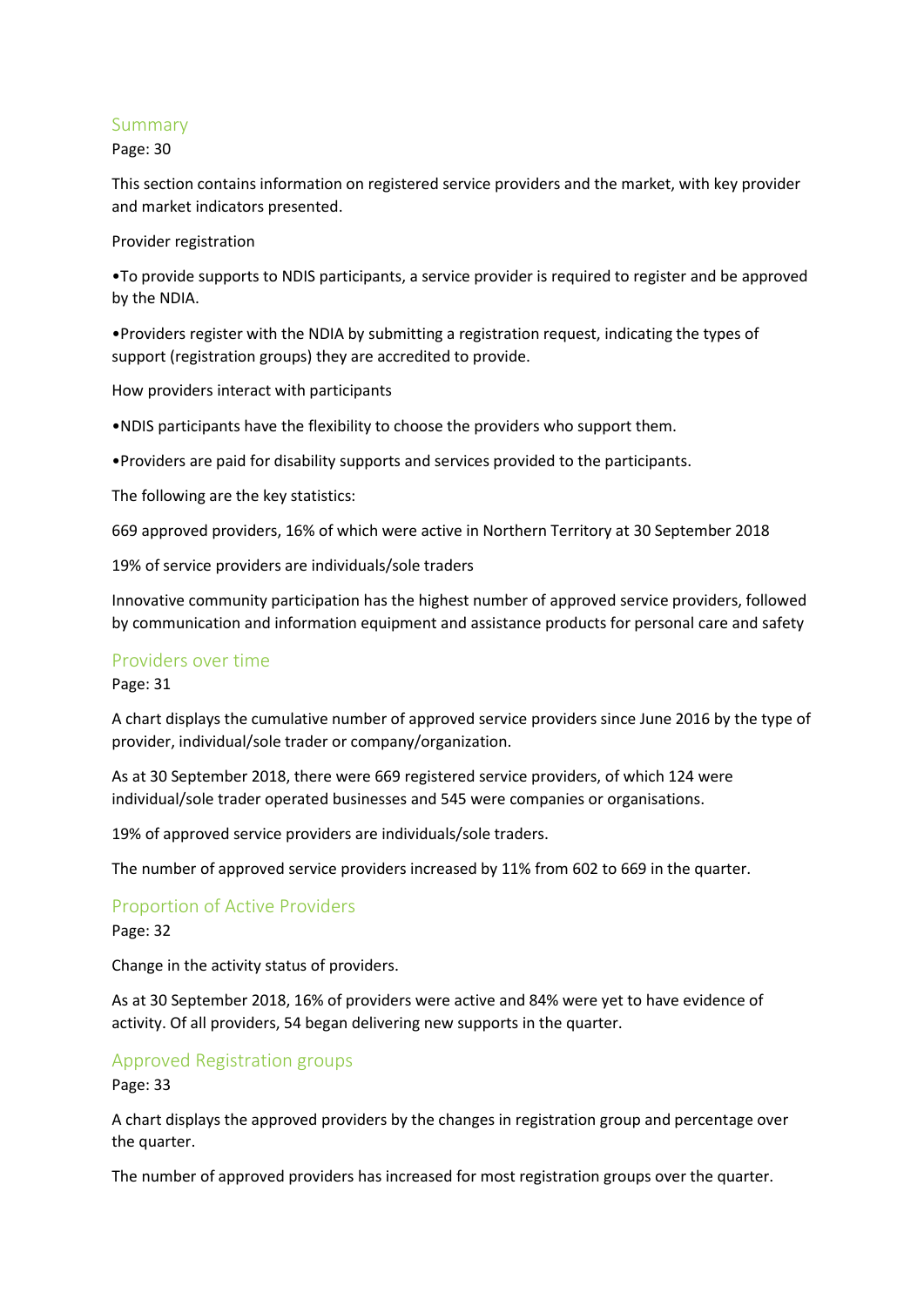The registration groups with the largest numbers of approved providers continue to grow:

- Innovative Community Participation: from 137 to 170 (24% increase)
- Communication and information equipment: from 133 to 146 (10% increase)
- Assistance products for personal care and safety: from 101 to 105 (4% increase)
- Accommodation / Tenancy Assistance: from 76 to 98 (29% increase)
- Personal Mobility Equipment: from 78 to 81 (4% increase)

#### Active Registration groups

Page 34:

A chart displays the active providers by the changes in registration group and percentage over the quarter.

The number of active providers in each registration group has increased for some registration groups over the quarter.

The registration groups with the largest numbers of active providers continue to grow:

• Assistance in coordinating or managing life stages, transitions and supports: from 29 to 37 (28% increase)

- Therapeutic Supports: from 29 to 35 (21% increase)
- Daily Personal Activities: from 23 to 27 (17% increase)
- Participation in community, social and civic activities: from 25 to 27 (8% increase)
- Assistance with daily life tasks in a group or shared living arrangement: from 18 to 19 (6% increase)

#### Market share of top providers

Page: 35

There is insufficient data to present information around market share of the largest providers in the NT.

## PART 4: Information, Linkages and Capacity Building

Information, Linkages and Capacity Building was covered in the national version of the COAG Quarterly Performance Report

## PART 5: Mainstream Interface

Page: 37

The proportion of participants entering in the current quarter and accessing mainstream services is consistent with prior quarters.

#### Mainstream Interface

Page 38:

An object displays the comparison of the percentage of participants accessing mainstream supports. The object compares the current quarter against all prior quarters (transition only).